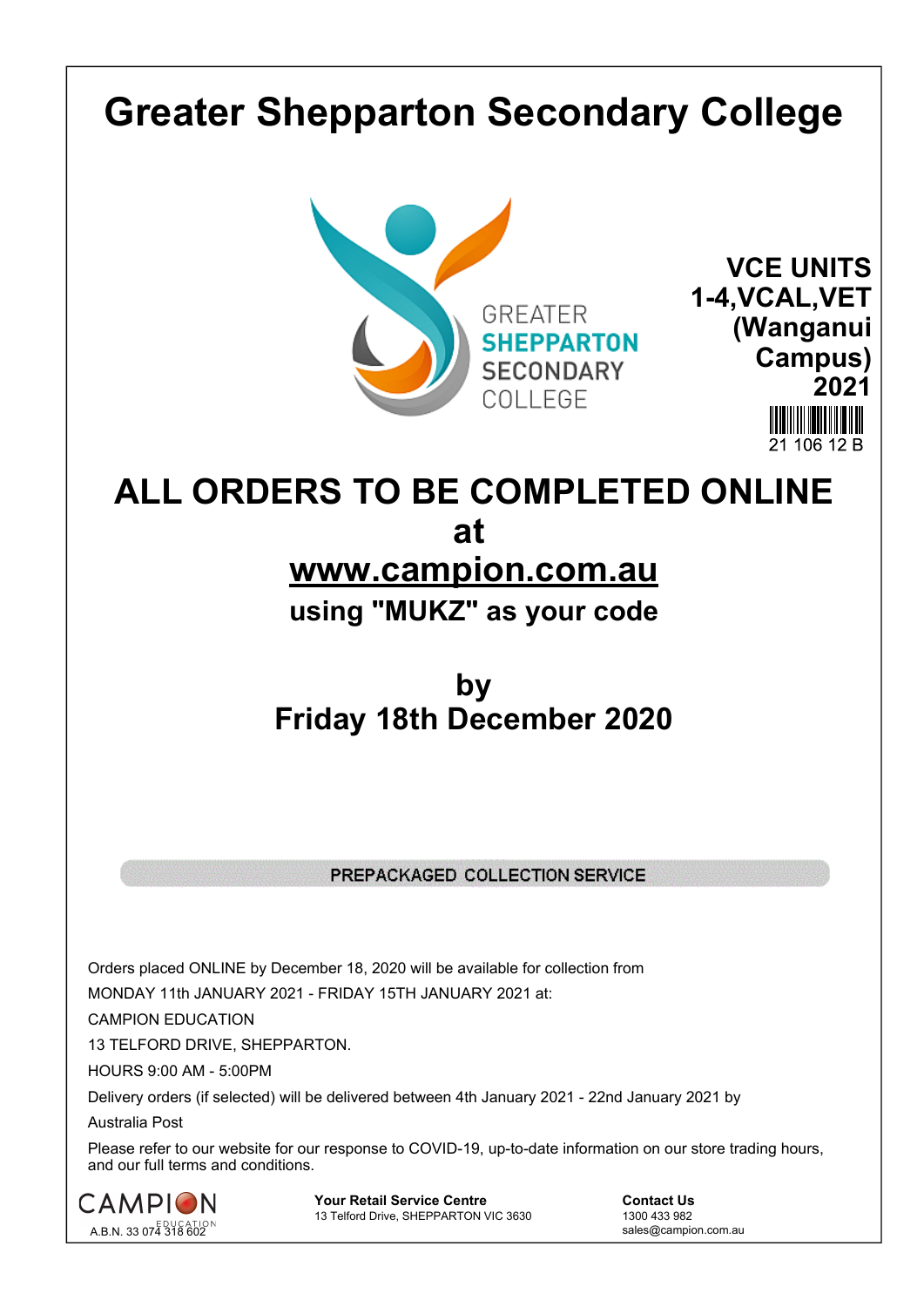| V<br><b>Description</b><br>Price                                                                                                                                                  | Location          | <b>Description</b>                                                                                                                                       | Price      |  |
|-----------------------------------------------------------------------------------------------------------------------------------------------------------------------------------|-------------------|----------------------------------------------------------------------------------------------------------------------------------------------------------|------------|--|
| <b>RESOURCE LIST</b>                                                                                                                                                              |                   | <b>CHEMISTRY UNITS 1 &amp; 2</b>                                                                                                                         |            |  |
| Please note that there are digital products (eCode or                                                                                                                             |                   |                                                                                                                                                          |            |  |
| cCode) on this Resource List. These items can only be<br>ordered online, and cannot be refunded for change of mind.<br>These products are single user licences and are only valid |                   | Please choose ONE of the items below<br>Heinemann Chemistry 1 VCE SB/EB 5E [Commons \$88.95 19                                                           |            |  |
| for 1 year (unless otherwise stated).<br>YEARS 11 & 12 (& YR 10 FAST TRACK STUDENTS) 2021                                                                                         |                   | If you have purchased a second-hand textbook and would<br>to have access to additional digital resources please                                          |            |  |
| <b>VCAL &amp; VET UNITS</b>                                                                                                                                                       |                   | purchase the below reactivation code.<br>Digital Heinemann VCE Chemistry 1 (2Yr                                                                          | \$25.00 20 |  |
| <b>VCAL NUMERACY / FOUNDATION MATHS</b><br>Calculator Sharp Scientific EL-531 \$28.95<br>$1\Box$                                                                                  | P55274            | Can only order online at www.campion.com.au<br>Calculator Sharp Scientific EL-531 \$28.95 21                                                             |            |  |
| (Retained from previous year)<br><b>GENERAL STATIONERY VCAL &amp; VET</b>                                                                                                         |                   | (Retained from previous year)                                                                                                                            |            |  |
| $2 \Box$                                                                                                                                                                          | P55131            | <b>CHEMISTRY UNITS 3 &amp; 4</b>                                                                                                                         |            |  |
| $3\Box$                                                                                                                                                                           | P52207            |                                                                                                                                                          |            |  |
| $4\Box$                                                                                                                                                                           | P56328            | Please choose ONE of the items below<br>Heinemann Chemistry 2 VCE SB/EB 5E                                                                               | \$88.95 22 |  |
| $5\Box$                                                                                                                                                                           | P55153            |                                                                                                                                                          |            |  |
| Pen Ballpoint Cap Type Med Pack of 5 (3Blue/1Black/ \$1.55<br>$6$ $\Box$                                                                                                          | P56092            | If you have purchased a second-hand textbook and would<br>to have access to additional digital resources please<br>purchase the below reactivation code. |            |  |
| Notebook A5 200 Page Q570/P570 2 Pockets  \$4.00<br>$7\Box$                                                                                                                       | P55959            | Digital Heinemann VCE Chemistry 2 (2Yr                                                                                                                   | \$25.00 23 |  |
| Visual Art Diary A4 110gsm 60 Sheet/120 Page \$5.45<br>$8\Box$<br><b>ACCOUNTING UNITS 1 &amp; 2</b>                                                                               | P58197            | Can only order online at www.campion.com.au                                                                                                              |            |  |
| Cambridge VCE Accounting 1&2 (Print/Digital/WB) 3E \$94.95<br>$9\Box$                                                                                                             | P15710            | Calculator Sharp Scientific EL-531 \$28.95 24<br>(Retained from previous year)                                                                           |            |  |
| Calculator Sharp Scientific EL-531 \$28.95 10                                                                                                                                     | P55274            | <b>ECONOMICS UNITS 1 &amp; 2</b>                                                                                                                         |            |  |
| (Retained from previous year)<br><b>ACCOUNTING UNITS 3 &amp; 4</b>                                                                                                                |                   | CPAP Economics From The Ground Up VCE 1&2                                                                                                                | \$75.80 25 |  |
| Cambridge VCE Accounting 3&4 (Print/Digital/WB) 4E \$94.95 11                                                                                                                     | P15715            | <b>ECONOMICS UNITS 3 &amp; 4</b>                                                                                                                         |            |  |
| Calculator Sharp Scientific EL-531 \$28.95 12<br>(Retained from previous year)                                                                                                    | P55274            | CPAP Economic Fundamentals in Aus VCE 3&4<br>(New Edition for 2021)                                                                                      | \$75.80 26 |  |
| <b>APPLIED COMPUTING UNITS 1 &amp; 2</b>                                                                                                                                          |                   | Second-hand books will not be suitable                                                                                                                   |            |  |
| Nelson VCE Applied Computing 1&2 (Print & Digital) 7E\$88.95 13 □                                                                                                                 | P11760            | <b>ENGLISH UNITS 1 &amp; 2</b><br>Montana 1948 (P/B) [Larry Watson] \$16.95 27                                                                           |            |  |
| <b>BIOLOGY UNITS 1 &amp; 2</b>                                                                                                                                                    |                   |                                                                                                                                                          |            |  |
| Please choose ONE of the items below                                                                                                                                              | <b>Choose One</b> | <b>ENGLISH UNITS 3 &amp; 4</b>                                                                                                                           |            |  |
| Heinemann Biology 1 VCE SB/EB 5E [Evans et al]  \$88.95 14                                                                                                                        | P05243            |                                                                                                                                                          |            |  |
| If you have purchased a second-hand textbook and would like<br>to have access to additional digital resources please<br>purchase the below reactivation code.                     |                   | Penelopiad - The Myth Of Penelope & Odysseus (P/B) \$19.95 30                                                                                            |            |  |
| Digital Heinemann VCE Biology 1 (2Yr Reactivation) \$25.00 15 ORDER ONLINE E02414                                                                                                 |                   | Rear Window (DVD)(No Returns) [Alfred Hitchcock]  \$15.95 31                                                                                             |            |  |
| Can only order online at www.campion.com.au                                                                                                                                       |                   | The following are OPTIONAL texts                                                                                                                         |            |  |
| <b>BIOLOGY UNITS 3 &amp; 4</b>                                                                                                                                                    |                   | Insight VCE English SAC & Exam Guide [Naphtine et \$19.95 33                                                                                             |            |  |
| Digital Only: Edrolo VCE Biology + digital textbook<br>resource \$49.50                                                                                                           |                   | Insight Text Guide: The Golden Age [Virginia Lee]  \$18.95 34                                                                                            |            |  |
| (If you have purchased a second-hand textbook)                                                                                                                                    |                   | Insight Text Guide: Rear Window [Virginia Lee] \$18.95 35                                                                                                |            |  |
| - OR -<br>Digital + physical textbook: Edrolo VCE Biology + digital<br>textbook resource + physical textbook \$78.50                                                              |                   | Insight Comparisons: Photograph 51/Penelopiad                                                                                                            | \$24.95 36 |  |
| (Includes delivery to the student)                                                                                                                                                |                   | <b>ENGLISH EAL UNITS 1 &amp; 2</b>                                                                                                                       |            |  |
| Edrolo Logon for payment and online content:<br>http://www.edrolo.com.au                                                                                                          |                   | Foreign Soil (P/B) [Maxine Beneba Clarke] \$22.99 37                                                                                                     |            |  |
| <b>BUSINESS MANAGEMENT UNITS 1 &amp; 2</b>                                                                                                                                        |                   | <b>ENGLISH EAL UNITS 3 &amp; 4</b>                                                                                                                       |            |  |
| \$89.95 16<br>Key Concepts VCE Bus Man 1&2 Print/LearnON/                                                                                                                         | P05693            |                                                                                                                                                          |            |  |
| (New Edition for 2021)<br>The 2020 edition can be bought second-hand and may be used.                                                                                             |                   | Penelopiad - The Myth Of Penelope & Odysseus (P/B) \$19.95 40                                                                                            |            |  |
| <b>BUSINESS MANAGEMENT UNITS 3 &amp; 4</b>                                                                                                                                        |                   | The following are OPTIONAL texts                                                                                                                         |            |  |
| Key Concepts VCE Bus Man 3&4 Print/LearnON/<br>\$89.95 17                                                                                                                         | P12133            | Insight EAL Year 12 (Print) 2E [Napthine and Daniel] \$39.95 41<br>Insight Text Guide: The Golden Age [Virginia Lee]  \$18.95 42                         |            |  |
| (New Edition for 2021)                                                                                                                                                            |                   |                                                                                                                                                          |            |  |
| The 2020 edition can be bought second-hand and may be used.                                                                                                                       |                   |                                                                                                                                                          |            |  |

| TICK THE BOX FOR THE ITEMS REQUIRED - |       |          |
|---------------------------------------|-------|----------|
| <b>Description</b>                    | Price | Location |
| <b>CHEMISTRY UNITS 1 &amp; 2</b>      |       |          |

| Please choose ONE of the items below                                                                                                                          |         |     | <b>Choose One</b>      |        |
|---------------------------------------------------------------------------------------------------------------------------------------------------------------|---------|-----|------------------------|--------|
| Heinemann Chemistry 1 VCE SB/EB 5E [Commons \$88.95 19                                                                                                        |         |     |                        | P05244 |
|                                                                                                                                                               |         |     |                        |        |
| If you have purchased a second-hand textbook and would like<br>to have access to additional digital resources please<br>purchase the below reactivation code. |         |     |                        |        |
| Digital Heinemann VCE Chemistry 1 (2Yr                                                                                                                        | \$25.00 |     | 20 ORDER ONLINE E02413 |        |
| Can only order online at www.campion.com.au                                                                                                                   |         |     |                        |        |
| Calculator Sharp Scientific EL-531 \$28.95<br>(Retained from previous year)                                                                                   |         | -21 |                        | P55274 |

### **CHE** 3 & 4

| Please choose ONE of the items below                                                                                                                          |         |    | <u>Choose One</u>      |                    |
|---------------------------------------------------------------------------------------------------------------------------------------------------------------|---------|----|------------------------|--------------------|
| Heinemann Chemistry 2 VCE SB/EB 5E                                                                                                                            | \$88.95 | 22 | $\perp$                | P10907             |
| If you have purchased a second-hand textbook and would like<br>to have access to additional digital resources please<br>purchase the below reactivation code. |         |    |                        |                    |
| Digital Heinemann VCE Chemistry 2 (2Yr<br>Can only order online at www.campion.com.au                                                                         | \$25.00 |    | 23 ORDER ONLINE E02417 |                    |
|                                                                                                                                                               |         |    |                        |                    |
| Calculator Sharp Scientific EL-531 \$28.95<br>(Retained from previous year)                                                                                   |         |    | 24 $\Box$              | P55274             |
| <b>ECONOMICS UNITS 1 &amp; 2</b>                                                                                                                              |         |    |                        |                    |
| CPAP Economics From The Ground Up VCE 1&2                                                                                                                     | \$75.80 |    | $25 \Box$              | P06509             |
| <b>ECONOMICS UNITS 3 &amp; 4</b>                                                                                                                              |         |    |                        |                    |
| CPAP Economic Fundamentals in Aus VCE 3&4<br>(New Edition for 2021)<br>Second-hand books will not be suitable                                                 | \$75.80 | 26 | $\mathbf{L}$           | P19610             |
| <b>ENGLISH UNITS 1 &amp; 2</b>                                                                                                                                |         |    |                        |                    |
| Montana 1948 (P/B) [Larry Watson] \$16.95                                                                                                                     |         |    | $27 \mid$              | P01970             |
|                                                                                                                                                               |         |    | $28$ $\Box$            | P00024             |
| <b>ENGLISH UNITS 3 &amp; 4</b>                                                                                                                                |         |    |                        |                    |
|                                                                                                                                                               |         |    | $29 \mid \mid$         | P <sub>16215</sub> |
| Penelopiad - The Myth Of Penelope & Odysseus (P/B) \$19.95                                                                                                    |         |    | $30$ $\Box$            | P06493             |
| Rear Window (DVD)(No Returns) [Alfred Hitchcock]  \$15.95                                                                                                     |         |    | 31 ⊔                   | P01615             |
|                                                                                                                                                               |         |    | $32 \Box$              | P15507             |
| The following are OPTIONAL texts                                                                                                                              |         |    |                        |                    |
| Insight VCE English SAC & Exam Guide [Naphtine et \$19.95                                                                                                     |         |    | $33 \Box$              | P19063             |
| Insight Text Guide: The Golden Age [Virginia Lee] \$18.95                                                                                                     |         |    | 34 I I                 | P13606             |
| Insight Text Guide: Rear Window [Virginia Lee] \$18.95                                                                                                        |         |    | $35$ $\Box$            | P01030             |
| Insight Comparisons: Photograph 51/Penelopiad                                                                                                                 | \$24.95 |    | 36 I I                 | P16008             |
| <b>ENGLISH EAL UNITS 1 &amp; 2</b>                                                                                                                            |         |    |                        |                    |
| Foreign Soil (P/B) [Maxine Beneba Clarke] \$22.99                                                                                                             |         |    | $37$ $\Box$            | P13767             |
| <b>ENGLISH EAL UNITS 3 &amp; 4</b>                                                                                                                            |         |    |                        |                    |
|                                                                                                                                                               |         |    | 38 □                   | P16215             |
|                                                                                                                                                               |         |    | $39$ $\Box$            | P15507             |
| Penelopiad - The Myth Of Penelope & Odysseus (P/B) \$19.95                                                                                                    |         |    | 40 1                   | P06493             |
| The following are OPTIONAL texts                                                                                                                              |         |    |                        |                    |
| Insight EAL Year 12 (Print) 2E [Napthine and Daniel] \$39.95                                                                                                  |         |    | 41 1                   | P15803             |
| Insight Text Guide: The Golden Age [Virginia Lee]  \$18.95                                                                                                    |         |    | 42 □                   | P13606             |
|                                                                                                                                                               |         |    |                        |                    |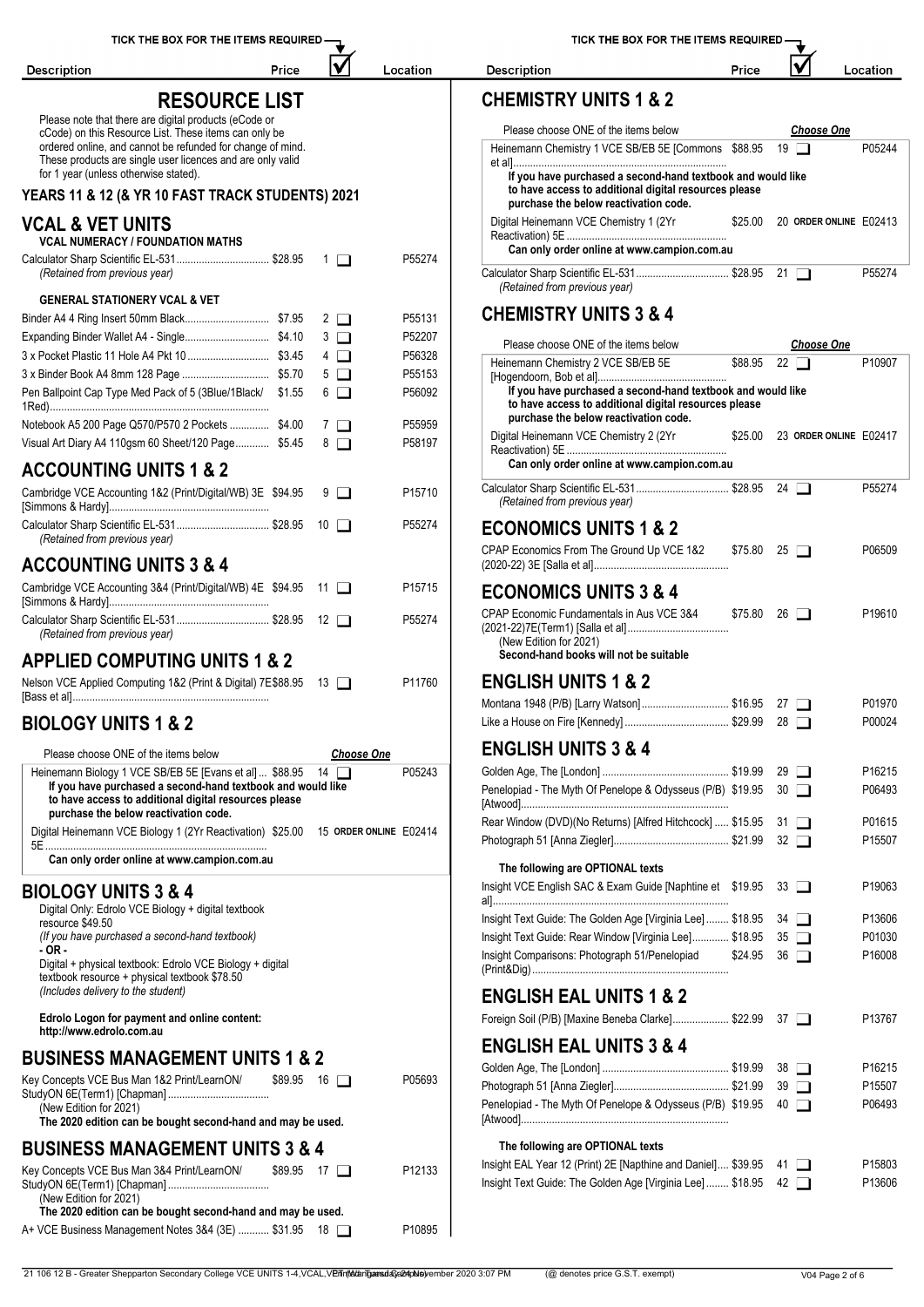| lV<br>Price<br>Location<br><b>Description</b><br><b>Description</b>                                                                                                                                | Price              |  | Location |
|----------------------------------------------------------------------------------------------------------------------------------------------------------------------------------------------------|--------------------|--|----------|
| <b>ENGLISH LANGUAGE UNITS 1 &amp; 2</b><br><b>HEALTH &amp; HUMAN DEVELOPMENT UNITS 1 &amp; 2</b>                                                                                                   |                    |  |          |
| Insight English Language for Senior Students (Print) \$47.95 43<br>P12302<br>Jacaranda VCE Key Concepts HHD 1&2 Print/<br>(This book will also be used in Year 12)                                 | $$94.95$ 68 $\Box$ |  | P11707   |
| <b>HEALTH &amp; HUMAN DEVELOPMENT UNITS 3 &amp; 4</b>                                                                                                                                              |                    |  |          |
| <b>ENGLISH LANGUAGE UNITS 3 &amp; 4</b><br>Jacaranda VCE Key Concepts HHD 3&4 Print/<br>Insight VCE EAL SAC & Exam Guide [M Napthine & R \$19.95 44<br>P17741<br>LearnON/StudyON 6E [Beaumont]     | $$94.95$ 69 $\Box$ |  | P15282   |
| <b>HISTORY UNITS 1 &amp; 2</b><br>(New Edition for 2021)<br><b>Item Cancelled</b><br>No Text Required                                                                                              |                    |  |          |
| Please see end of list for replacement title<br><b>HISTORY UNITS 3 &amp; 4</b><br>Insight English Language for Senior Students (Print) \$47.95 45<br>P12302                                        |                    |  |          |
| Analysing the Russian Revolution (Print & Digital) 3E \$62.95 70<br>(Retained from previous year)                                                                                                  |                    |  | P03800   |
| Analysing the French Revolution (Print & Digital) 3E \$62.95 71<br><b>LITERATURE UNITS 1 &amp; 2</b>                                                                                               |                    |  | P03801   |
| Insight Literature for Senior Students (Print) 5E [Robert \$47.95 46<br>P15784                                                                                                                     |                    |  |          |
| <b>LEGAL STUDIES UNITS 1 &amp; 2</b><br>(This book will also be used in Year 12)                                                                                                                   |                    |  |          |
| Oxford VCE Legal Studies: Access & Justice 1&2<br><b>LITERATURE UNITS 3 &amp; 4</b>                                                                                                                | $$74.95$ 72 $\Box$ |  | P17739   |
| (New Edition for 2021)<br>P15784<br>Insight Literature for Senior Students (Print) 5E [Robert \$47.95 47 □<br>Second-hand books will not be suitable.                                              |                    |  |          |
| (Retained from previous year)<br><b>LEGAL STUDIES UNITS 3 &amp; 4</b>                                                                                                                              |                    |  |          |
| Picnic at Hanging Rock (P/B) [Lindsay] \$19.99<br>P05536<br>48 □<br>Oxford VCE Legal Stud: Justice & Outcomes 3&4                                                                                  | $$74.95$ 73 $\Box$ |  | P10787   |
| Cat On a Hot Tin Roof (Penguin Modern Classics<br>\$19.99<br>P00343<br>$49$ $\Box$<br>(New Edition for 2021)                                                                                       |                    |  |          |
| Second-hand books will not be suitable.<br>Foreign Soil (P/B) [Maxine Beneba Clarke] \$22.99<br>P13767<br>$50$ $\Box$<br>A+ VCE Legal Studies Notes 3&4 (3E) [Poore] \$31.95 74                    |                    |  | P00400   |
| Room of One's Own, A (Vintage) [Virginia Woolf]  \$14.99 51<br>P08263<br>Please see end of list for additional title                                                                               |                    |  |          |
| <b>LOTE - ITALIAN UNITS 1 &amp; 2</b><br><b>DANCE UNITS 1 &amp; 2</b><br>Parliamo Italiano Insieme 2 Workbook with USB                                                                             | $$43.95$ 75 $\Box$ |  | P02331   |
| Dance: Concise Definitions 4E [Leitch]  \$25.00 52<br>P00598<br>(Retained from previous year)<br>(This book will also be used in Year 12)                                                          |                    |  |          |
| Oxford Compact Italian Dictionary (Bilingual) [Oxford]  \$37.95 76<br>Choreographic Principles 5E [Leitch & Kaloger-Brown]. \$30.50 53<br>P02977<br>(Retained from previous year)                  |                    |  | P00491   |
| (This book will also be used in Year 12)<br>Essential Italian Verbs: Teach Yourself - Bonacini<br>Choreographic Workbook #1 Skills Solo [Kaloger-<br>P16327<br>\$20.00<br>$54$ $\Box$              | $$19.99$ 77 $\Box$ |  | P18110   |
| (Retained from previous year)<br>Dancers Body - Function, Care & Application Text & \$38.00 55<br>P00599                                                                                           |                    |  |          |
| OTE - ITALIAN UNITS 3 & 4<br>Choreographic Workbook #2 Composition Solo<br>P15172<br>$$20.00$ 56 $\Box$                                                                                            |                    |  |          |
| Oxford Compact Italian Dictionary (Bilingual) [Oxford]  \$37.95 78<br>(Retained from previous vear)                                                                                                |                    |  | P00491   |
| <b>DANCE UNITS 3 &amp; 4</b><br><b>LOTE - JAPANESE UNITS 1 &amp; 2</b>                                                                                                                             |                    |  |          |
| Dance: Concise Definitions 4E [Leitch]  \$25.00 57<br>P00598<br>Kodansha's Furigana English-Japanese Dictionary<br>(Retained from previous year)                                                   | $$55.00$ 79 $\Box$ |  | P07156   |
| Choreographic Principles 5E [Leitch & Kaloger-Brown]. \$30.50 58<br>P02977<br>(Retained from previous year)<br>(Retained from previous year)                                                       |                    |  |          |
| <b>LOTE - JAPANESE UNITS 3 &amp; 4</b><br>Choreographic Workbook #1 Skills Solo [Kaloger-<br>P16327<br>$$20.00$ 59 $\Box$                                                                          |                    |  |          |
| Kodansha's Furigana English-Japanese Dictionary<br>(New copy purchased for Year 12)<br>P15172<br>Choreographic Workbook #2 Composition Solo<br>$$20.00$ 60 $\Box$<br>(Retained from previous year) | \$55.00 80         |  | P07156   |
| (New copy purchased for Year 12)<br><b>MATHEMATICS UNITS 1 &amp; 2</b>                                                                                                                             |                    |  |          |
| <b>FOOD STUDIES UNITS 1 &amp; 2</b><br><b>FOUNDATION MATHS</b>                                                                                                                                     |                    |  |          |
| Calculator Sharp Scientific EL-531 \$28.95 81 □<br>VCE Food Solutions: Food Studies 1&2 (Print&Digital) \$78.95 61 □<br>P11290<br>(Retained from previous year)                                    |                    |  | P55274   |
| <b>GENERAL MATHEMATICS</b><br><b>FOOD STUDIES UNITS 3 &amp; 4</b>                                                                                                                                  |                    |  |          |
| MQ VCE 11 General Maths Print/Digital/StudyON/Calc \$89.95 82<br>VCE Food Solutions: Food Studies 3&4 (Print& Digital) \$78.95 62<br>P11289                                                        |                    |  | P15739   |
| A+ VCE Food Studies Notes 3&4 (1E) \$31.95 63<br>Casio Classpad Colour Graphing Calculator fx CP400<br>P12159                                                                                      |                    |  |          |
| These can be purchased from the main office for \$250.00<br><b>GEOGRAPHY UNITS 1 &amp; 2</b><br>(Retained from previous year)                                                                      |                    |  |          |
| VCE Geography: Hazards & Disasters Unit 1 (Print<br>$$49.50$ 64 $\Box$<br>P15973                                                                                                                   |                    |  |          |
| VCE Geography: Tourism Unit 2 (Print only) 2E [GTAV] \$49.50 65<br>P15987                                                                                                                          |                    |  |          |
| <b>GEOGRAPHY UNITS 3 &amp; 4</b>                                                                                                                                                                   |                    |  |          |
| VCE Geography: Changing the Land Unit 3 (Print Only) \$49.50 66<br>P16001                                                                                                                          |                    |  |          |
| VCE Geography: Human Population Unit 4 (Print Only) \$49.50 67<br>P16013                                                                                                                           |                    |  |          |

21 106 12 B - Greater Shepparton Secondary College VCE UNITS 1-4, VCAL, VEnnted: The VCA Page 3 of 6 Campus College 3 of 6 Campus College 3 of 6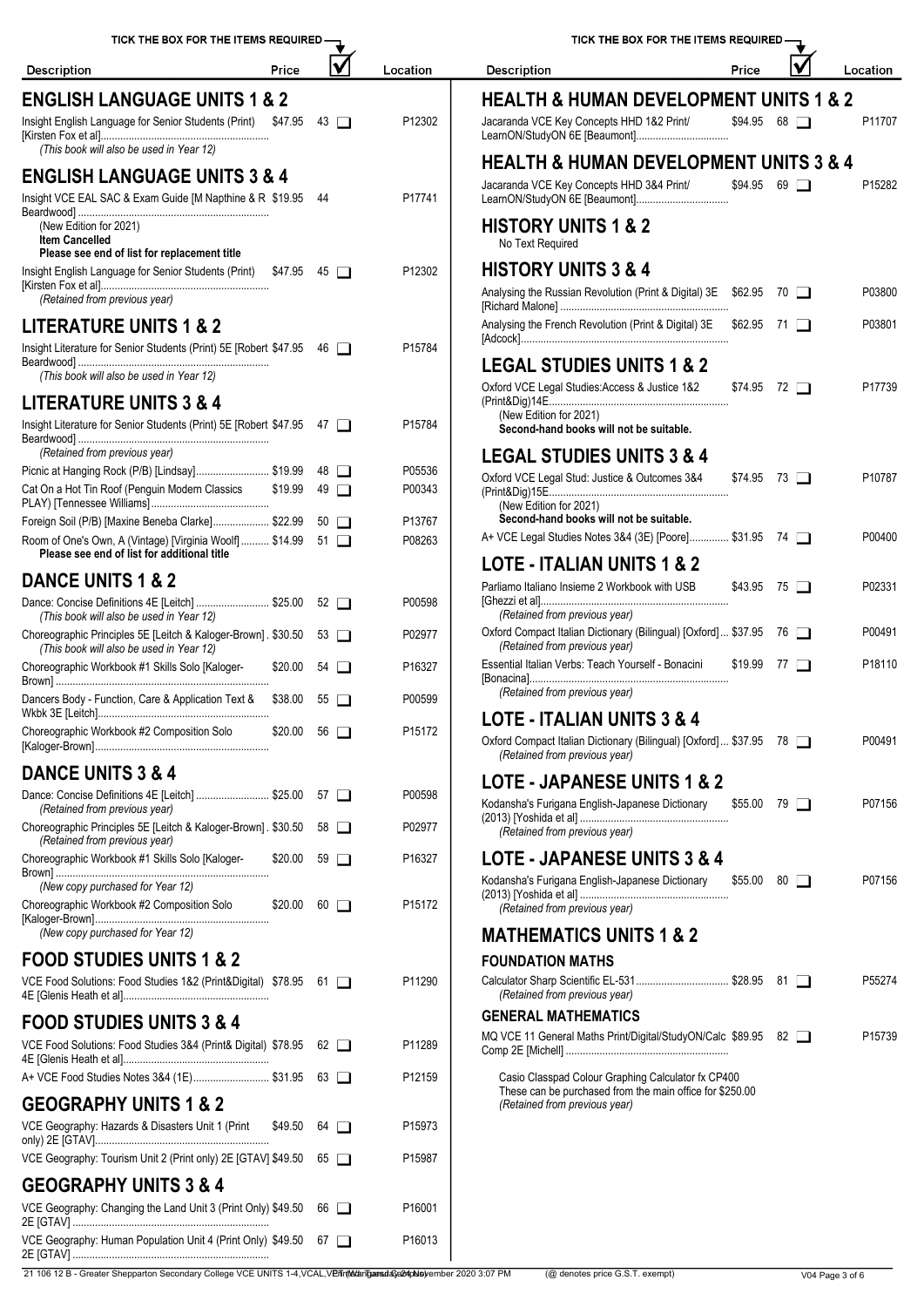| TICK THE BOX FOR THE ITEMS REQUIRED -                                                                                                                                          |         |                                |          |        | <b>TICK THE</b>                                                                                          |
|--------------------------------------------------------------------------------------------------------------------------------------------------------------------------------|---------|--------------------------------|----------|--------|----------------------------------------------------------------------------------------------------------|
| <b>Description</b>                                                                                                                                                             | Price   |                                | Location |        | <b>Description</b>                                                                                       |
| <b>MATHEMATICAL METHODS</b>                                                                                                                                                    |         |                                |          |        | <b>MEDIA UNITS 1 &amp;</b>                                                                               |
| Please choose ONE of the items below                                                                                                                                           |         | <b>Choose One</b>              |          |        | Display Book A3 20 Pocket Bla                                                                            |
| Cambridge VCE Senior Math Methods 1&2 (Print & \$89.95                                                                                                                         |         | $83$ $\Box$                    |          | P04042 | (This display book will also                                                                             |
| If you have purchased a second-hand textbook and would like<br>to have access to additional digital resources please<br>purchase the below reactivation code.                  |         |                                |          |        | Please choose ONE of the<br>Heinemann Media VCE Unit                                                     |
| Digital Camb VCE Snr Math Methods 1&2<br>Can only order online at www.campion.com.au                                                                                           |         | \$19.95 84 ORDER ONLINE E01678 |          |        | [Dunscombe et al]<br>If you have purchased<br>to have access to addit<br>purchase the below rea          |
| Casio Classpad Colour Graphing Calculator fx CP400<br>These can be purchased from the main office for \$250.00<br>(Retained from previous year)                                |         |                                |          |        | Digital Heinemann VCE Med<br>Can only order online a<br>(This book will also be use                      |
| <b>SPECIALIST MATHEMATICS</b>                                                                                                                                                  |         |                                |          |        | <b>MEDIA UNITS 3 &amp;</b>                                                                               |
| Please choose ONE of the items below                                                                                                                                           |         | <b>Choose One</b>              |          |        | Display Book A3 20 Pocket Bla                                                                            |
| Cambridge VCE Senior Spec Maths 1&2 (Print &                                                                                                                                   |         | $$89.95$ 85 $\Box$             |          | P04050 | Retained from previous ye                                                                                |
| If you have purchased a second-hand textbook and would like<br>to have access to additional digital resources please<br>purchase the below reactivation code.                  |         |                                |          |        | Please Choose ONE of th<br>Heinemann Media VCE Unit                                                      |
| Digital Camb VCE Snr Specialist Maths 1&2<br>Can only order online at www.campion.com.au                                                                                       |         | \$19.95 86 ORDER ONLINE E01687 |          |        | [Dunscombe et al]<br>If you have purchased<br>to have access to addit<br>purchase the below rea          |
| Casio Classpad Colour Graphing Calculator fx CP400<br>These can be purchased from the main office for \$250.00                                                                 |         |                                |          |        | Digital Heinemann VCE Med<br>Can only order online a                                                     |
| (Retained from previous year)                                                                                                                                                  |         |                                |          |        | <b>MUSIC PERFORM</b>                                                                                     |
| <b>MATHEMATICS UNITS 3 &amp; 4</b>                                                                                                                                             |         |                                |          |        | Digital Auralia Cloud Licence V                                                                          |
| <b>FURTHER MATHEMATICS</b><br>MQ VCE 12 Further Maths Print/eBk/Calc Comp/                                                                                                     | \$89.95 | $87$ $\Box$                    |          | P15743 | Can only order online at<br>(Auralia Cloud used Years<br>months)<br>(Access Code: GSSC)                  |
| Casio Classpad Colour Graphing Calculator fx CP400<br>These can be purchased from the main office for \$250.00<br>(Retained from previous year)                                |         |                                |          |        | VCE Music Perf Music Langua<br>Units 1&2 [Ceresoli]                                                      |
| <b>MATHEMATICAL METHODS</b>                                                                                                                                                    |         |                                |          |        | Music Book 96 Page 64pg Feir<br>225x175mm                                                                |
| Please choose ONE of the items below                                                                                                                                           |         | <b>Choose One</b>              |          |        | <b>MUSIC PERFORM</b>                                                                                     |
| Cambridge VCE Senior Math Methods 3&4 (Print & \$89.95<br>If you have purchased a second-hand textbook and would like<br>to have access to additional digital resources please |         | 88 T                           |          | P04040 | Digital Auralia Cloud Licence V<br>Can only order online at<br>(Auralia Cloud used Years                 |
| purchase the below reactivation code.<br>Digital Camb VCE Snr Math Methods 3&4                                                                                                 | \$19.95 | 89 ORDER ONLINE E01679         |          |        | months)<br>(Access Code: GSSC)                                                                           |
| Can only order online at www.campion.com.au                                                                                                                                    |         |                                |          |        | VCE Music Perf Music Langua<br>Units 3&4 [Ceresoli]                                                      |
| Casio Classpad Colour Graphing Calculator fx CP400<br>These can be purchased from the main office for \$250.00                                                                 |         |                                |          |        | Music Book 96 Page 64pg Feir<br>225x175mm                                                                |
| (Retained from previous year)                                                                                                                                                  |         |                                |          |        | <b>OUTDOOR &amp; ENV</b>                                                                                 |
| <b>SPECIALIST MATHEMATICS</b>                                                                                                                                                  |         |                                |          |        | Nelson VCE Outdoor & Enviror<br>[Mannion et al]                                                          |
| Please choose ONE of the items below<br>Cambridge VCE Senior Spec Maths 3&4 (Print &                                                                                           | \$89.95 | <b>Choose One</b><br>90        |          | P04052 | (This book is also used in                                                                               |
| Digital) [Evans, Lipson, Cracknell, Astruc, Jones]<br>If you have purchased a second-hand textbook and would like                                                              |         |                                |          |        | <b>OUTDOOR &amp; ENV</b><br>Nelson VCE Outdoor & Enviror                                                 |
| to have access to additional digital resources please<br>purchase the below reactivation code.                                                                                 |         |                                |          |        | [Mannion et al]                                                                                          |
| Digital Camb VCE Snr Specialist Maths 3&4                                                                                                                                      | \$19.95 | 91 ORDER ONLINE E01688         |          |        | (Retained from previous ye<br><b>PHYSICAL EDUC/</b>                                                      |
| Can only order online at www.campion.com.au                                                                                                                                    |         |                                |          |        |                                                                                                          |
| Casio Classpad Colour Graphing Calculator fx CP400<br>These can be purchased from the main office for \$250.00<br>(Retained from previous year)                                |         |                                |          |        | Please choose ONE of the<br>Jacaranda VCE Live It Up 1<br>StudyON 4E [O'Keeffe]<br>If you have purchased |

| TICK THE BOX FOR THE ITEMS REQUIRED                                                                                                                                                                     |                     |    |                        |          |
|---------------------------------------------------------------------------------------------------------------------------------------------------------------------------------------------------------|---------------------|----|------------------------|----------|
| Description                                                                                                                                                                                             | Price               |    |                        | Location |
| <b>MEDIA UNITS 1 &amp; 2</b>                                                                                                                                                                            |                     |    |                        |          |
| Display Book A3 20 Pocket Black Insert Cover (Non-                                                                                                                                                      | \$9.20              | 92 |                        | P55439   |
| (This display book will also be used in Year 12)                                                                                                                                                        |                     |    |                        |          |
| Please choose ONE of the items below                                                                                                                                                                    |                     |    | <b>Choose One</b>      |          |
| Heinemann Media VCE Units 1-4 SB/EB 3E<br>If you have purchased a second-hand textbook and would like<br>to have access to additional digital resources please<br>purchase the below reactivation code. | \$86.95             |    | $93$ $\Box$            | P00314   |
| Digital Heinemann VCE Media (2Yr Reactivation) 3E. \$25.00<br>Can only order online at www.campion.com.au                                                                                               |                     |    | 94 ORDER ONLINE E02436 |          |
| (This book will also be used in Year 12)                                                                                                                                                                |                     |    |                        |          |
| <b>MEDIA UNITS 3 &amp; 4</b>                                                                                                                                                                            |                     |    |                        |          |
| Display Book A3 20 Pocket Black Insert Cover (Non-                                                                                                                                                      | \$9.20              |    | $95$ $\Box$            | P55439   |
| (Retained from previous year)                                                                                                                                                                           |                     |    |                        |          |
| Please Choose ONE of the Items Below                                                                                                                                                                    |                     |    | <b>Choose One</b>      |          |
| Heinemann Media VCE Units 1-4 SB/EB 3E                                                                                                                                                                  | \$86.95             | 96 |                        | P00314   |
| If you have purchased a second-hand textbook and would like<br>to have access to additional digital resources please<br>purchase the below reactivation code.                                           |                     |    |                        |          |
| Digital Heinemann VCE Media (2Yr Reactivation) 3E. \$25.00<br>Can only order online at www.campion.com.au                                                                                               |                     |    | 97 ORDER ONLINE E02436 |          |
| <b>MUSIC PERFORMANCE UNITS 1 &amp; 2</b>                                                                                                                                                                |                     |    |                        |          |
| Digital Auralia Cloud Licence Windows & Mac (Access \$35.00                                                                                                                                             |                     |    | 98 ORDER ONLINE E06652 |          |
| Can only order online at www.campion.com.au<br>(Auralia Cloud used Years 10, 11 and 12. License for 12<br>months)<br>(Access Code: GSSC)                                                                |                     |    |                        |          |
| VCE Music Perf Music Language Essentials WkBk                                                                                                                                                           | \$30.95             | 99 |                        | P11696   |
| Music Book 96 Page 64pg Feint/32pg Staved                                                                                                                                                               | \$2.05 100          |    |                        | P55912   |
| <b>MUSIC PERFORMANCE UNITS 3 &amp; 4</b>                                                                                                                                                                |                     |    |                        |          |
| Digital Auralia Cloud Licence Windows & Mac (Access \$35.00 101 ORDER ONLINE E06652                                                                                                                     |                     |    |                        |          |
| Can only order online at www.campion.com.au<br>(Auralia Cloud used Years 10, 11 and 12. License for 12<br>months)<br>(Access Code: GSSC)                                                                |                     |    |                        |          |
| VCE Music Perf Music Language Essentials WkBk                                                                                                                                                           | $$30.95$ 102 $\Box$ |    |                        | P11697   |
| Music Book 96 Page 64pg Feint/32pg Staved                                                                                                                                                               | $$2.05$ 103 $\Box$  |    |                        | P55912   |
| <b>OUTDOOR &amp; ENVIRONMENTAL STUDIES UNITS 1 &amp; 2</b>                                                                                                                                              |                     |    |                        |          |
| Nelson VCE Outdoor & Environmental Studies 1-4 (4E) \$82.95 104 □<br>(This book is also used in Year 12)                                                                                                |                     |    |                        | P00074   |
| <b>OUTDOOR &amp; ENVIRONMENTAL STUDIES UNITS 3 &amp; 4</b>                                                                                                                                              |                     |    |                        |          |
| Nelson VCE Outdoor & Environmental Studies 1-4 (4E) \$82.95 105<br>(Retained from previous year)                                                                                                        |                     |    |                        | P00074   |
| <b>PHYSICAL EDUCATION UNITS 1 &amp; 2</b>                                                                                                                                                               |                     |    |                        |          |
| Please choose ONE of the items below                                                                                                                                                                    |                     |    | <b>Choose One</b>      |          |
| Jacaranda VCE Live It Up 1 1&2 Print/eBookPLUS/ \$89.95 106<br>If you have purchased a second-hand textbook and would like                                                                              |                     |    |                        | P11303   |

#### 21 106 12 B - Greater Shepparton Secondary College VCE UNITS 1-4, VCAL, VErinted: The VCAL and Acceptable VE UNITS 1-4, VCAL, VER (MA Page 4 Of G) and Facture 2020 3:07 PM (@ denotes price G.S.T. exempt) V04 Page 4 of 6

**purchase the below reactivation code.**

**to have access to additional digital resources please**

Digital VCE Live It Up 1 1&2 (Reactivation Code) 4E . \$30.00 107 **ORDER ONLINE** E20083

**Can only order online at www.campion.com.au**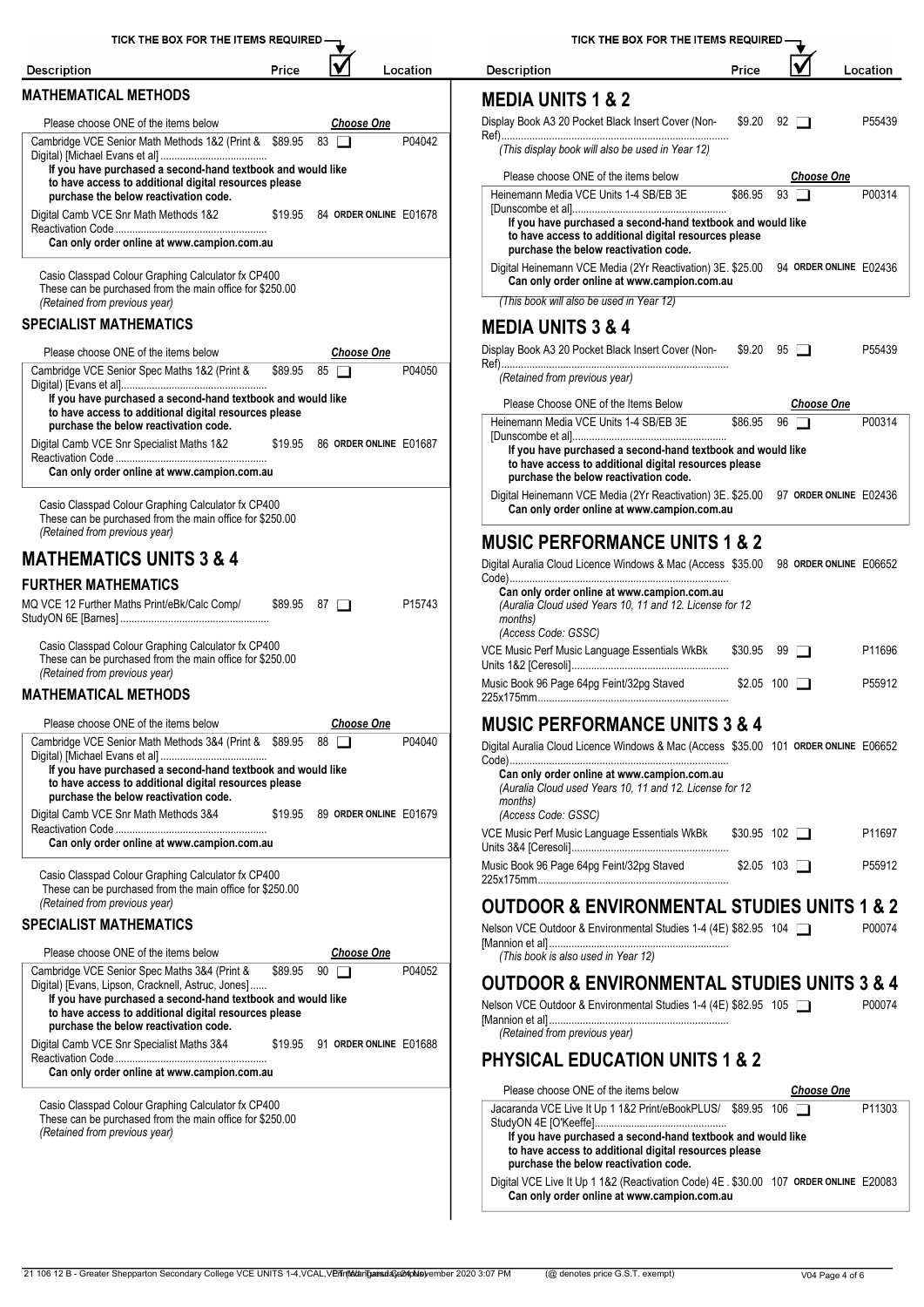| TICK THE BOX FOR THE ITEMS REQUIRED-                                                                                                                          |               |                   |          | <b>TICK THE BO</b>                                                                                        |
|---------------------------------------------------------------------------------------------------------------------------------------------------------------|---------------|-------------------|----------|-----------------------------------------------------------------------------------------------------------|
| <b>Description</b>                                                                                                                                            | Price         |                   | Location | <b>Description</b>                                                                                        |
| <b>PHYSICAL EDUCATION UNITS 3 &amp; 4</b>                                                                                                                     |               |                   |          | <b>SOCIOLOGY UNITS</b>                                                                                    |
| Please choose ONE of the items below                                                                                                                          |               | <b>Choose One</b> |          | VCE Sociology Units 1 & 2 1E [Bab                                                                         |
| Jacaranda VCE Live It Up 2 3&4 Print/eBookPLUS/ \$89.95 108                                                                                                   |               |                   | P00638   | <b>SOCIOLOGY UNITS</b>                                                                                    |
| If you have purchased a second-hand textbook and would like<br>to have access to additional digital resources please<br>purchase the below reactivation code. |               |                   |          | VCE Sociology Units 3 & 4 2E [Bab<br><b>SOFTWARE DEVELO</b>                                               |
| Digital VCE Live It Up 2 3&4 (Reactivation Code) 4E . \$30.00 109 ORDER ONLINE E20082<br>Can only order online at www.campion.com.au                          |               |                   |          | Please see end of list for Late<br><b>STUDIO ARTS - GEN</b>                                               |
| <b>PHYSICS UNITS 1 &amp; 2</b>                                                                                                                                |               |                   |          | Visual Art Diary A3 110gsm 60 She<br>Art Folio A1 Fluteboard (with Handl                                  |
| Please choose ONE of the items below                                                                                                                          |               | <b>Choose One</b> |          | (The art folio will be used in Stu                                                                        |
| Heinemann Physics 11 VCE SB/EB 4E [Carmel Fry et\$88.95 110                                                                                                   |               |                   | P05246   | <b>STUDIO ARTS - GEN</b>                                                                                  |
| If you have purchased a second-hand textbook and would like<br>to have access to additional digital resources please<br>purchase the below reactivation code. |               |                   |          | Visual Art Diary A4 110qsm 60 She<br>Art Folio A1 Fluteboard (with Handl<br>(Retained from previous year) |
| Digital Heinemann VCE Physics 11 (2Yr Reactivation)\$25.00 111 ORDER ONLINE E02415                                                                            |               |                   |          | <b>THEATRE STUDIES</b>                                                                                    |
| Can only order online at www.campion.com.au<br>Calculator Sharp Scientific EL-531 \$28.95 112                                                                 |               |                   | P55274   | Acting Smart - Theatre Studies 8E<br>(This book will also be used in                                      |
| (Retained from previous year)<br><b>PHYSICS UNITS 3 &amp; 4</b>                                                                                               |               |                   |          | 1 x script to be advised = $$25$<br>This can be purchased from t                                          |
|                                                                                                                                                               |               |                   |          | <b>THEATRE STUDIES</b>                                                                                    |
| Please choose ONE of the items below<br>Heinemann Physics 12 VCE SB/EB 4E [Chapman] \$88.95 113                                                               |               | <b>Choose One</b> | P10911   | Acting Smart - Theatre Studies 8E                                                                         |
| If you have purchased a second-hand textbook and would like<br>to have access to additional digital resources please                                          |               |                   |          | (Retained from previous year)                                                                             |
| purchase the below reactivation code.<br>Digital Heinemann VCE Physics 12 (2Yr Reactivation)\$25.00 114 ORDER ONLINE E02419                                   |               |                   |          | 2 x scripts to be advised = $$2$<br>These can be purchased fron                                           |
| Can only order online at www.campion.com.au                                                                                                                   |               |                   |          | <b>VISUAL COMMUNIC,</b>                                                                                   |
| Calculator Sharp Scientific EL-531 \$28.95 115                                                                                                                |               |                   | P55274   | Visual Art Diary A3 110gsm 60 She                                                                         |
| (Retained from previous year)                                                                                                                                 |               |                   |          | <b>VISUAL COMMUNIC.</b>                                                                                   |
| <b>PRODUCT DESIGN &amp; TECHNOLOGY 1 &amp; 2</b>                                                                                                              |               |                   |          | Visual Art Diary A3 110gsm 60 She                                                                         |
| *** ALL wood and metal subjects require ear protection to<br>be worn. These can be purchased from the main office for<br>\$12.00 ***                          |               |                   |          | <b>GENERAL STATION</b><br><b>General Stationery Items are</b>                                             |
| Nelson VCE Product Design & Tech 1-4 (Print & Digital) \$83.95 116<br>(This book will also be used in Metal Units 3 & 4)                                      |               |                   | P00025   | stationery package when stu<br>items cover all subjects for th<br>subsequent years.                       |
|                                                                                                                                                               |               |                   |          | Binder A4 4 Ring Insert 50mm Blac                                                                         |
| <b>PRODUCT DESIGN &amp; TECHNOLOGY 3 &amp; 4</b><br>*** ALL wood and metal subjects require ear protection to                                                 |               |                   |          | Index Dividers A4 Manilla 10 Tab B<br>Expanding Binder Wallet A4 - Singl                                  |
| be worn. These can be purchased from the main office for<br>\$12.00 ***                                                                                       |               |                   |          | 5 x Pocket Plastic 11 Hole A4 Pkt 1                                                                       |
| Nelson VCE Product Design & Tech 1-4 (Print & Digital) \$83.95 117                                                                                            |               |                   | P00025   | 2 x Pencil (HB) Micador Essential<br>2 x Pencil (2H) Goldfaber                                            |
| (Retained from previous year)                                                                                                                                 |               |                   |          | 4 x Pen Ballpoint Cap Type Blue M                                                                         |
| <b>PSYCHOLOGY UNITS 1 &amp; 2</b>                                                                                                                             |               |                   |          | 2 x Pen Ballpoint Cap Type Black N<br>2 x Pen Ballpoint Cap Type Red Me                                   |
| Please choose ONE of the items below                                                                                                                          |               | <u>Choose One</u> |          | Eraser Plastic Pencil Large With SI                                                                       |
| Jacaranda VCE Psychology 1&2 Print/eBook 8E                                                                                                                   | \$94.95 118 □ |                   | P00512   | Pencils Columbia Coloursketch Tria                                                                        |
| If you have purchased a second-hand textbook and would like<br>to have access to additional digital resources please                                          |               |                   |          | Ruler 300mm Plastic Clear<br>Glue Stick 36 gm                                                             |
| purchase the below reactivation code.<br>Digital Jacaranda VCE Psychology 1&2 (Reactivation \$30.00 119 ORDER ONLINE E20075                                   |               |                   |          | Highlighters Micador ECO Wallet P                                                                         |
| Can only order online at www.campion.com.au                                                                                                                   |               |                   |          | 6 x Binder Book A4 8mm 128 Page<br>Notebook A5 200 Page Q570/P570                                         |
|                                                                                                                                                               |               |                   |          | <b>LATE ADDITION</b>                                                                                      |
| <b>PSYCHOLOGY UNITS 3 &amp; 4</b><br>Digital Only: Edrolo VCE Psychology + digital textbook                                                                   |               |                   |          | <b>SOFTWARE DEVELO</b>                                                                                    |
| resource \$49.50<br>(If you have purchased a second-hand textbook)                                                                                            |               |                   |          | Nelson VCE Software Developmen                                                                            |
| - OR -                                                                                                                                                        |               |                   |          |                                                                                                           |
| Digital + physical textbook: Edrolo VCE Psychology +<br>digital textbook resource + physical textbook \$78.50                                                 |               |                   |          |                                                                                                           |

| <b>Description</b>                                                                                                                                                                                                            | Price | Location           |
|-------------------------------------------------------------------------------------------------------------------------------------------------------------------------------------------------------------------------------|-------|--------------------|
| <b>SOCIOLOGY UNITS 1 &amp; 2</b>                                                                                                                                                                                              |       |                    |
| VCE Sociology Units 1 & 2 1E [Babelja et al] \$59.95 120                                                                                                                                                                      |       | P01291             |
| <b>SOCIOLOGY UNITS 3 &amp; 4</b>                                                                                                                                                                                              |       |                    |
| VCE Sociology Units 3 & 4 2E [Babelja et al] \$66.00 121 □                                                                                                                                                                    |       | P16175             |
|                                                                                                                                                                                                                               |       |                    |
| <b>SOFTWARE DEVELOPMENT UNITS 3 &amp; 4</b><br>Please see end of list for Late Addition                                                                                                                                       |       |                    |
| STUDIO ARTS - GENERAL UNITS 1 & 2                                                                                                                                                                                             |       |                    |
| Visual Art Diary A3 110gsm 60 Sheet/120 Page \$9.10 122<br>Art Folio A1 Fluteboard (with Handle & Velcro Locks)  \$28.95 123<br>(The art folio will be used in Studio Arts 3 & 4)                                             |       | P56677<br>P55030   |
| STUDIO ARTS - GENERAL UNITS 3 & 4                                                                                                                                                                                             |       |                    |
| Visual Art Diary A4 110gsm 60 Sheet/120 Page \$5.45 124                                                                                                                                                                       |       | P58197             |
| Art Folio A1 Fluteboard (with Handle & Velcro Locks)  \$28.95 125<br>(Retained from previous year)                                                                                                                            |       | P55030             |
| <b>THEATRE STUDIES UNITS 1 &amp; 2</b>                                                                                                                                                                                        |       |                    |
| Acting Smart - Theatre Studies 8E [Bird & Sallis] \$65.00 126 □<br>(This book will also be used in Year 12)                                                                                                                   |       | P <sub>15707</sub> |
| 1 x script to be advised = $$25$<br>This can be purchased from the main office                                                                                                                                                |       |                    |
| <b>THEATRE STUDIES UNITS 3 &amp; 4</b>                                                                                                                                                                                        |       |                    |
| Acting Smart - Theatre Studies 8E [Bird & Sallis] \$65.00 127<br>(Retained from previous year)                                                                                                                                |       | P15707             |
| 2 x scripts to be advised = \$25 each<br>These can be purchased from the main office                                                                                                                                          |       |                    |
| <b>VISUAL COMMUNICATION UNITS 1 &amp; 2</b>                                                                                                                                                                                   |       |                    |
| Visual Art Diary A3 110gsm 60 Sheet/120 Page \$9.10 128                                                                                                                                                                       |       | P56677             |
| <b>VISUAL COMMUNICATION UNITS 3 &amp; 4</b>                                                                                                                                                                                   |       |                    |
| Visual Art Diary A3 110gsm 60 Sheet/120 Page \$9.10 129                                                                                                                                                                       |       | P56677             |
| <b>GENERAL STATIONERY ITEMS</b><br>General Stationery Items are necessary as a basic<br>stationery package when students commence school. These<br>items cover all subjects for the year and are used in<br>subsequent years. |       |                    |
|                                                                                                                                                                                                                               |       | P55131             |
| Index Dividers A4 Manilla 10 Tab Bright Colours \$2.25 131                                                                                                                                                                    |       | P55706             |
|                                                                                                                                                                                                                               |       | P52207             |
|                                                                                                                                                                                                                               |       | P56328<br>P50006   |
|                                                                                                                                                                                                                               |       | P52092             |
| 4 x Pen Ballpoint Cap Type Blue Medium \$1.40 136                                                                                                                                                                             |       | P56095             |
| 2 x Pen Ballpoint Cap Type Black Medium  \$0.70 137                                                                                                                                                                           |       | P56094             |
| 2 x Pen Ballpoint Cap Type Red Medium \$0.70 138                                                                                                                                                                              |       | P56096             |
| Eraser Plastic Pencil Large With Sleeve \$0.40 139                                                                                                                                                                            |       | P58510             |
| Pencils Columbia Coloursketch Triangular Pkt 12's \$3.45 140                                                                                                                                                                  |       | P50152             |
|                                                                                                                                                                                                                               |       | P56414             |
|                                                                                                                                                                                                                               |       | P55652             |
| Highlighters Micador ECO Wallet Pack 4  \$3.10 143                                                                                                                                                                            |       | P51157             |
| 6 x Binder Book A4 8mm 128 Page  \$11.40 144                                                                                                                                                                                  |       | P55153             |
| Notebook A5 200 Page Q570/P570 2 Pockets  \$4.00 145                                                                                                                                                                          |       | P55959             |
| <b>LATE ADDITION</b>                                                                                                                                                                                                          |       |                    |
| <b>SOFTWARE DEVELOPMENT UNITS 3 &amp; 4</b>                                                                                                                                                                                   |       |                    |
| Nelson VCE Software Development 3&4 (Print&Digital) \$88.95 146                                                                                                                                                               |       | P19130             |
|                                                                                                                                                                                                                               |       |                    |
|                                                                                                                                                                                                                               |       |                    |

TICK THE BOX FOR THE ITEMS REQUIRED

M

*(Includes delivery to the student)*

**Edrolo Logon for payment and online content: http://www.edrolo.com.au**